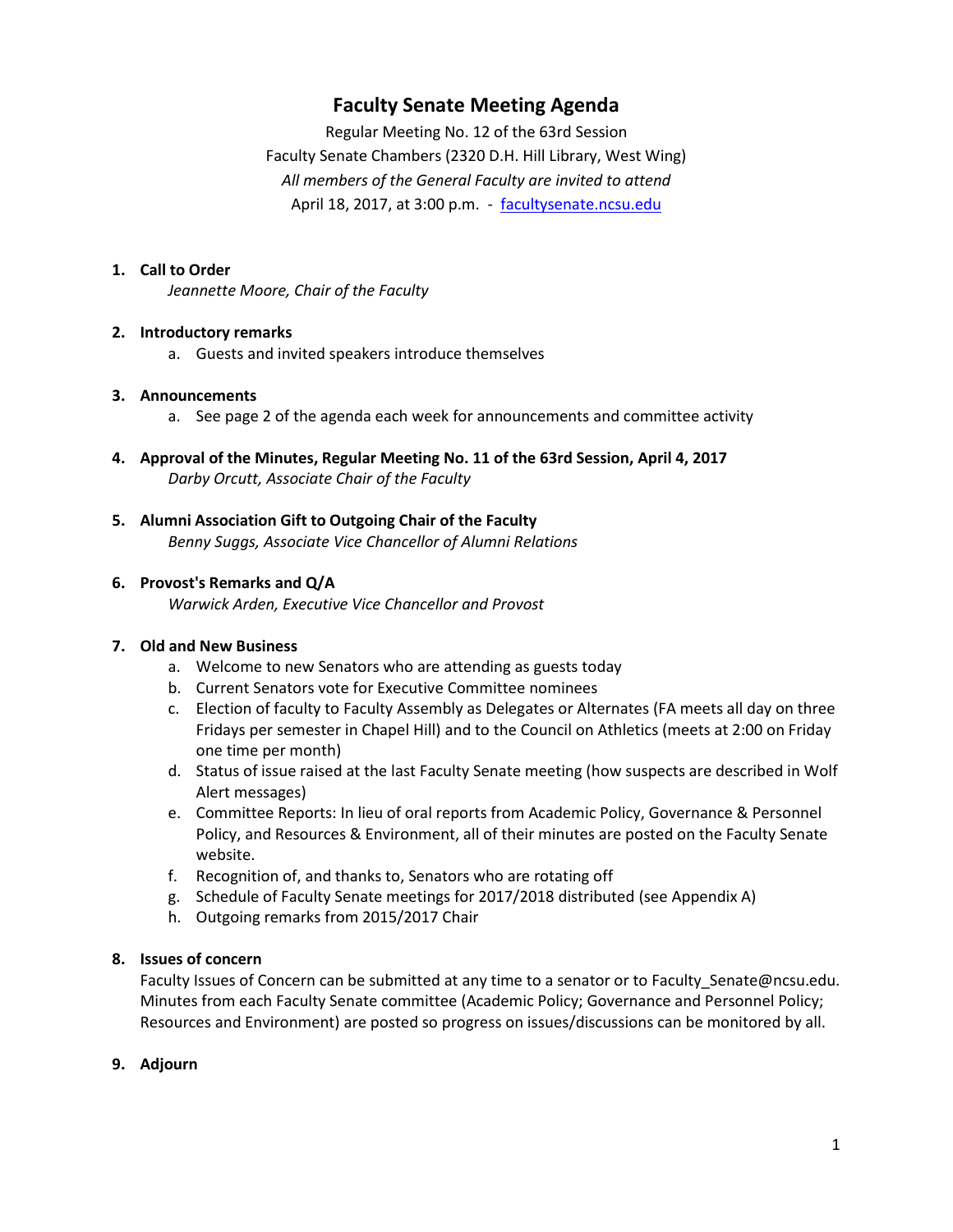# NORTH CAROLINA STATE UNIVERSITY Faculty Senate Calendar and Announcements April 18, 2017

## **CALENDAR**

4/20/2017 3:00 pm Thursday: **Executive Committee** in 2320 D.H. Hill *- Carolyn Bird, Chair-Elect* \*\*\*\*\*\*\*\*\*\*\*\*\*\*\*\*\*\*\*\*\*\*\*\*\*\*\*\*\*\*\*\*\*\*\*\*\*\*\*\*\*\*\*\*\*\*\*\*\*\*\*\*\*\*\*\*\*\*\*\*\*\*\*\*\*\*\*\*\*\*\*\*\*\*\*\*\*\*\*\*\* Future **Committee meetings: ACADEMIC POLICY COMMITTEE** - *\_\_\_\_\_\_\_\_\_\_\_\_\_\_\_\_\_\_\_\_\_\_\_\_\_\_, Co-Chairs* 3:00 pm on Tuesday, 8/24/2017 (location TBA) a. Plagiarism by graduate students (continued from Spring 2017) **GOVERNANCE AND PERSONNEL POLICY COMMITTEE** - *\_\_\_\_\_\_\_\_\_\_\_\_\_\_\_\_\_\_\_\_\_\_\_\_\_\_\_\_\_\_, Co-Chairs* 3:00 pm on Tuesday, 8/24/2017 (location TBA) a. Academic Analytics follow-up. How is it being applied at the college and departmental levels? (continued from Spring 2017) **RESOURCES AND ENVIRONMENT COMMITTEE** - *\_\_\_\_\_\_\_\_\_\_\_\_\_\_\_\_\_\_\_\_\_\_\_\_\_\_\_\_\_\_\_\_\_\_, Co-Chairs*  3:00 pm on Tuesday, 8/24/2017 (location TBA) a. Wolf Alert suspect descriptors (continued from Spring 2017) \*\*\*\*\*\*\*\*\*\*\*\*\*\*\*\*\*\*\*\*\*\*\*\*\*\*\*\*\*\*\*\*\*\*\*\*\*\*\*\*\*\*\*\*\*\*\*\*\*\*\*\*\*\*\*\*\*\*\*\*\*\*\*\*\*\*\*\*\*\*\*\*\*\*\*\*\*\*\*\*\*

8/22/2017 **Faculty Senate Meeting** at 3:00 pm in 2320 D.H. Hill - *Carolyn Bird, Chair*

## **ANNOUNCEMENTS**

- 1. Congratulations to Dr. Kimberly Ange-van Heugten, who will be Associate Chair of the Faculty 2017 to 2019.
- 2. Roy Baroff, Faculty Ombuds, is collecting stories (both good and bad experiences) from retired faculty relative to their transition to retirement. The goal is to learn from all stories and develop a set of "best practices" that supported a positive/constructive retirement, i.e., that worked well for the faculty member and the department - an all win outcome. Information will be aggregated to provide confidentiality of the source and shared with Deans, Dept. Heads, and other appropriate administrators. Roy's contact information is at: <https://facultyombuds.ncsu.edu/>
- 3. Dr. Katie Perry, who has been serving faculty as Senior Vice Provost working on Faculty Affairs since 2009, is retiring. Dr. Courtney Thornton, Associate Vice Provost for Academic Personnel and Policy, will be taking over many of Dr. Perry's roles along with other duties. See: <https://provost.ncsu.edu/news/2017/04/outstanding-faculty-support/>
- 4. There is an article about Faculty Affairs along with an interview of Dr. Katharine Stewart, Vice Provost for Faculty Affairs, at:<https://provost.ncsu.edu/news/2017/04/get-to-know-faculty-affairs/>